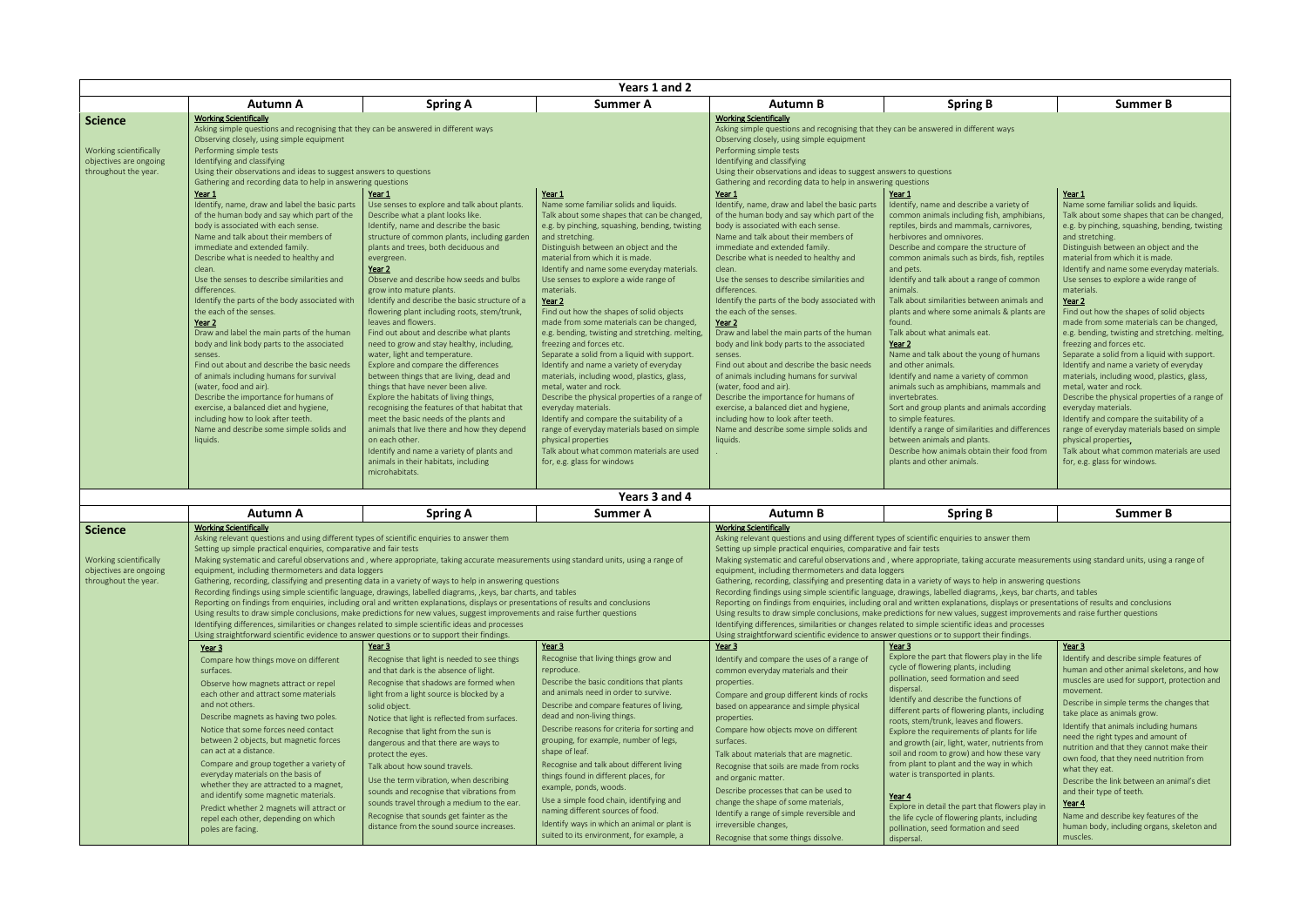| he functions of<br>plants, including<br>d flowers.<br>plants for life<br>nutrients from<br>now these vary<br>way in which<br>S. | Talk in simple terms about how animals<br>grow & reproduce.<br>Describe the simple functions of the human<br>digestive system in humans.<br>Identify the different types of teeth in<br>humans and their simple functions.                                          |
|---------------------------------------------------------------------------------------------------------------------------------|---------------------------------------------------------------------------------------------------------------------------------------------------------------------------------------------------------------------------------------------------------------------|
|                                                                                                                                 |                                                                                                                                                                                                                                                                     |
|                                                                                                                                 |                                                                                                                                                                                                                                                                     |
| 3                                                                                                                               | <b>Summer B</b>                                                                                                                                                                                                                                                     |
| ests<br>presentations<br>r arguments.                                                                                           | recognising and controlling variables where necessary<br>accuracy and precision, taking repeat readings when appropriate<br>and labels, classification keys, tables, scatter graphs, bar and line<br>al relationships and explanations results, explanations of and |
|                                                                                                                                 | Year 5                                                                                                                                                                                                                                                              |
| he Earth, and<br>Sun in the                                                                                                     | Describe the life process of reproduction in<br>some plants and animals.                                                                                                                                                                                            |
|                                                                                                                                 | Use scientific vocabulary to describe life<br>processes.                                                                                                                                                                                                            |
| he Earth, and<br>Sun in the                                                                                                     | Identfiy the key features of living and non-                                                                                                                                                                                                                        |
|                                                                                                                                 | living things in detail.                                                                                                                                                                                                                                            |

Describe the differences in the life cycles of a mammal, an amphibian, an insect and a bird. Use keys based on external features to help

|                                                                                     | Year 4<br>Recognise that pushes and pulls will bring<br>an object to rest more quickly.<br>Describe situations where friction is helpful<br>and where it is not.<br>Identify the effects of friction acting<br>between moving surfaces<br>Predict whether two magnets will attract<br>or repel each other, depending on which<br>poles are facing.<br>Describe situations where there is more<br>than one force acting on an object.<br>Compare and group everyday materials<br>that are magnetic and identify magnetic<br>materials.<br>Identify factors than increase resistance.                                                                                                                                                                                                                                                                                                                                            | Recognise that batteries are a source of<br>electricity.<br>Make circuits with more one than 1 bulb.<br>Explain simply how the number of batteries<br>affects the amount of electricity.<br>Talk about the effect of making or breaking<br>contacts in a circuit.<br>Recognise common conductors and<br>insulators.<br>Year 4<br>Describe what happens to a light source in<br>the dark.<br>Find patterns that determine the size of<br>shadows.<br>Describe the way in which light is reflected<br>from surfaces.<br>Describe in simple terms how light travels<br>and what happens.<br>Describe in detail how sound travels and<br>how it can be changed.<br>Find patterns between the pitch of a sound<br>and features of the object that produced it.<br>Find patterns between the volume of a<br>sound and the strength of the vibrations<br>that produce it.<br>Describe why a bulb won't light and identify<br>the problem within the circuit.<br>Construct and record a simple series circuit,<br>and name its basic parts, including cells,<br>wires, bulbs, switches and buzzers.<br>Know that a bulb lights up when there is an<br>effective conducting material in the circuit<br>and is part of a complete circuit.<br>Describe what happens when making and<br>breaking a circuit, recognise that a switch<br>opens and closes a circuit and link to the<br>lighting of a bulb.<br>Identify common appliances that run on<br>electricity.<br>Recognise common conductors and<br>insulators and associate metals with being | fish having fins to help it swim.<br>Describe in simple terms how fossils are<br>formed when things that have lived are<br>trapped within rock.<br>Year 4<br>Describe basic life processes, e.g. growth<br>and reproduction.<br>Identify and discuss in simple terms things<br>that can cause illness or decay. Identify and<br>talk about known micro- organisms<br>Describe differences and similarities<br>between a range of living and non-living<br>things.<br>Describe features of plants and animal and<br>compare similarities and differences<br>between sub-groups, recognising that all<br>living things can be grouped in different<br>ways.<br>Explore and use classification keys to help<br>to group, identify and name a variety of<br>living things in the local and wider<br>environment.<br>Construct and interpret a variety of food<br>chains, identifying producers, predators<br>and prey.<br>Recognise that environments can change<br>and that this can pose dangers to living<br>things. | Year 4<br>Use knowledge and understanding of<br>materials to sort and group materials.<br>Identify and describe the features of sub-<br>groups within a material with the same<br>properties,<br>Describe why materials are used for<br>different purposes,<br>Compare and group materials together,<br>according to whether they are solids, liquids<br>or gases.<br>Observe that some materials change state<br>when heated or cooled and that some can<br>be reversed, and that some are irreversible,<br>Measure or research the temperature at<br>which materials change state when heated<br>or cooled.<br>Describe the difference between solids and<br>liquids.<br>Describe in simple terms the separation of<br>solids by filtration.                                                                                                                                                                                 | Identify and describe detail the functions of<br>different parts of flowering plants, including<br>roots, stem/trunk, leaves and flowers.<br>Explore the requirements of plants for life<br>and growth (air, light, water, nutrients from<br>soil and room to grow) and how these vary<br>from plant to plant and the way in which<br>water is transported in plants. | Talk in simple terms about how animals<br>grow & reproduce.<br>Describe the simple functions of the human<br>digestive system in humans.<br>Identify the different types of teeth in<br>humans and their simple functions.                                                                                                                                            |
|-------------------------------------------------------------------------------------|--------------------------------------------------------------------------------------------------------------------------------------------------------------------------------------------------------------------------------------------------------------------------------------------------------------------------------------------------------------------------------------------------------------------------------------------------------------------------------------------------------------------------------------------------------------------------------------------------------------------------------------------------------------------------------------------------------------------------------------------------------------------------------------------------------------------------------------------------------------------------------------------------------------------------------|------------------------------------------------------------------------------------------------------------------------------------------------------------------------------------------------------------------------------------------------------------------------------------------------------------------------------------------------------------------------------------------------------------------------------------------------------------------------------------------------------------------------------------------------------------------------------------------------------------------------------------------------------------------------------------------------------------------------------------------------------------------------------------------------------------------------------------------------------------------------------------------------------------------------------------------------------------------------------------------------------------------------------------------------------------------------------------------------------------------------------------------------------------------------------------------------------------------------------------------------------------------------------------------------------------------------------------------------------------------------------------------------------------------------------------------------------------------------------------------------------------------------------------------|---------------------------------------------------------------------------------------------------------------------------------------------------------------------------------------------------------------------------------------------------------------------------------------------------------------------------------------------------------------------------------------------------------------------------------------------------------------------------------------------------------------------------------------------------------------------------------------------------------------------------------------------------------------------------------------------------------------------------------------------------------------------------------------------------------------------------------------------------------------------------------------------------------------------------------------------------------------------------------------------------------------------|--------------------------------------------------------------------------------------------------------------------------------------------------------------------------------------------------------------------------------------------------------------------------------------------------------------------------------------------------------------------------------------------------------------------------------------------------------------------------------------------------------------------------------------------------------------------------------------------------------------------------------------------------------------------------------------------------------------------------------------------------------------------------------------------------------------------------------------------------------------------------------------------------------------------------------|-----------------------------------------------------------------------------------------------------------------------------------------------------------------------------------------------------------------------------------------------------------------------------------------------------------------------------------------------------------------------|-----------------------------------------------------------------------------------------------------------------------------------------------------------------------------------------------------------------------------------------------------------------------------------------------------------------------------------------------------------------------|
|                                                                                     |                                                                                                                                                                                                                                                                                                                                                                                                                                                                                                                                                                                                                                                                                                                                                                                                                                                                                                                                | good conductors                                                                                                                                                                                                                                                                                                                                                                                                                                                                                                                                                                                                                                                                                                                                                                                                                                                                                                                                                                                                                                                                                                                                                                                                                                                                                                                                                                                                                                                                                                                          | Years 5 and 6                                                                                                                                                                                                                                                                                                                                                                                                                                                                                                                                                                                                                                                                                                                                                                                                                                                                                                                                                                                                       |                                                                                                                                                                                                                                                                                                                                                                                                                                                                                                                                                                                                                                                                                                                                                                                                                                                                                                                                |                                                                                                                                                                                                                                                                                                                                                                       |                                                                                                                                                                                                                                                                                                                                                                       |
|                                                                                     | <b>Autumn A</b>                                                                                                                                                                                                                                                                                                                                                                                                                                                                                                                                                                                                                                                                                                                                                                                                                                                                                                                | <b>Spring A</b>                                                                                                                                                                                                                                                                                                                                                                                                                                                                                                                                                                                                                                                                                                                                                                                                                                                                                                                                                                                                                                                                                                                                                                                                                                                                                                                                                                                                                                                                                                                          | <b>Summer A</b>                                                                                                                                                                                                                                                                                                                                                                                                                                                                                                                                                                                                                                                                                                                                                                                                                                                                                                                                                                                                     | <b>Autumn B</b>                                                                                                                                                                                                                                                                                                                                                                                                                                                                                                                                                                                                                                                                                                                                                                                                                                                                                                                | <b>Spring B</b>                                                                                                                                                                                                                                                                                                                                                       | <b>Summer B</b>                                                                                                                                                                                                                                                                                                                                                       |
| Science<br>Working scientifically<br>objectives are ongoing<br>throughout the year. | <b>Working Scientifically</b><br>Planning different types of scientific enquiries to answer questions, including recognising and controlling variables where necessary<br>Taking measurements, using a range of scientific equipment, with increasing accuracy and precision, taking repeat readings when appropriate<br>Recording data and results of increasing complexity using scientific diagrams and labels, classification keys, tables, scatter graphs, bar and line<br>graphs,<br>Using test results to make predictions to set up further comparative and fair tests<br>Reporting and presenting findings from enquiries, including conclusions, causal relationships and explanations results, explanations of and<br>degree of trust in results, in oral and written forms such as displays and other presentations<br>Identifying scientific evidence that has been used to support or refute ideas or arguments. |                                                                                                                                                                                                                                                                                                                                                                                                                                                                                                                                                                                                                                                                                                                                                                                                                                                                                                                                                                                                                                                                                                                                                                                                                                                                                                                                                                                                                                                                                                                                          |                                                                                                                                                                                                                                                                                                                                                                                                                                                                                                                                                                                                                                                                                                                                                                                                                                                                                                                                                                                                                     | <b>Working Scientifically</b><br>Planning different types of scientific enquiries to answer questions, including recognising and controlling variables where necessary<br>Taking measurements, using a range of scientific equipment, with increasing accuracy and precision, taking repeat readings when appropriate<br>Recording data and results of increasing complexity using scientific diagrams and labels, classification keys, tables, scatter graphs, bar and line<br>graphs,<br>Using test results to make predictions to set up further comparative and fair tests<br>Reporting and presenting findings from enquiries, including conclusions, causal relationships and explanations results, explanations of and<br>degree of trust in results, in oral and written forms such as displays and other presentations<br>Identifying scientific evidence that has been used to support or refute ideas or arguments. |                                                                                                                                                                                                                                                                                                                                                                       |                                                                                                                                                                                                                                                                                                                                                                       |
|                                                                                     | Year 5                                                                                                                                                                                                                                                                                                                                                                                                                                                                                                                                                                                                                                                                                                                                                                                                                                                                                                                         | Year 5                                                                                                                                                                                                                                                                                                                                                                                                                                                                                                                                                                                                                                                                                                                                                                                                                                                                                                                                                                                                                                                                                                                                                                                                                                                                                                                                                                                                                                                                                                                                   | Year 5                                                                                                                                                                                                                                                                                                                                                                                                                                                                                                                                                                                                                                                                                                                                                                                                                                                                                                                                                                                                              | Year 5                                                                                                                                                                                                                                                                                                                                                                                                                                                                                                                                                                                                                                                                                                                                                                                                                                                                                                                         | Year 5                                                                                                                                                                                                                                                                                                                                                                | Year 5                                                                                                                                                                                                                                                                                                                                                                |
|                                                                                     | Identify and give reasons why materials are<br>used for a specific task or purpose.<br>Compare and group everyday materials<br>based on evidence from comparative and<br>fair tests, based on hardness, solubility,<br>transparency, conductivity (electrical and<br>thermal) and response to magnets.<br>Demonstrate that dissolving, mixing and<br>changes of state are reversible changes.                                                                                                                                                                                                                                                                                                                                                                                                                                                                                                                                  | Describe using scientific vocabulary the key<br>functions of a plant, including reproduction.<br>Explain scientifically what happens if you<br>change the number of bulbs.<br>Record and construct a series electrical<br>circuit, identifying and naming its basic parts.<br>Identify whether or not a bulb will light in a<br>simple series circuit based on whether or<br>not the bulb is part of a complete loop                                                                                                                                                                                                                                                                                                                                                                                                                                                                                                                                                                                                                                                                                                                                                                                                                                                                                                                                                                                                                                                                                                                     | Describe scientifically the function of the<br>main organs in the body, including muscles,<br>the skeleton and their main functions.<br>Describe the changes that take place as<br>humans develop from birth to old age.<br>Learn about the changes that take place<br>during puberty.<br>Use scientific terms to describe the key<br>features of a healthy diet, including main<br>food groups.                                                                                                                                                                                                                                                                                                                                                                                                                                                                                                                                                                                                                    | Represent and describe feeding<br>relationships as a food chain beginning with<br>a green plant (consumer and producer)<br>Draw a detailed food chain from a range of<br>habitats<br>Generate a key to identify the animals and<br>plants in a range of habitats.<br>Identify the effects of air resistance, water<br>resistance and friction that act between                                                                                                                                                                                                                                                                                                                                                                                                                                                                                                                                                                 | Describe the movement of the Earth, and<br>other planets, relative to the Sun in the<br>solar system.<br>Describe the movement of the Earth, and<br>other planets, relative to the Sun in the<br>solar system.<br>Describe the Sun, Earth and Moon as<br>approximately spherical bodies.                                                                              | Describe the life process of reproduction in<br>some plants and animals.<br>Use scientific vocabulary to describe life<br>processes.<br>Identfiy the key features of living and non-<br>living things in detail.<br>Describe the differences in the life cycles of<br>a mammal, an amphibian, an insect and a<br>bird.<br>Use keys based on external features to help |